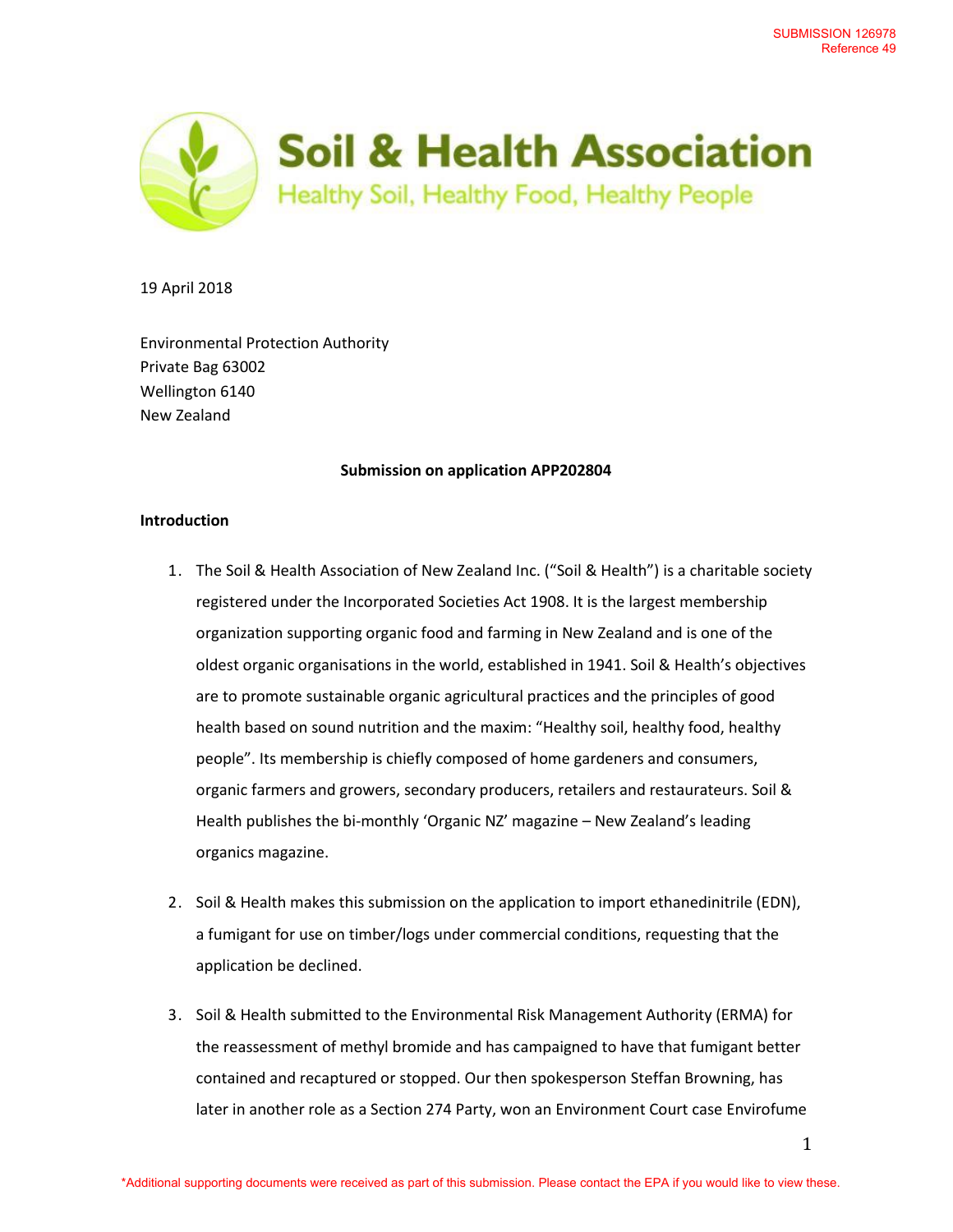Limited vs Bay of Plenty Regional Council [2017] NZEnv 12. That case, contested for the applicant Envirofume by legal counsel Helen Atkins (Chairperson of the 2010 ERMA methyl bromide re-assessment), exposed significant risks of methyl bromide fumigations for the health and safety of workers and nearby communities. We consider that due to its known toxicity EDN would be no better for those people potentially exposed, both at the fumigation workplace and further away.

## **Detailed submission**

- 4. Safeguards to protect people and the environment are becoming more important and need greater attention as increasing development and the presence of toxins and fumigants in the environment become more common.
- 5. We are aware that EDN is promoted as a 'new' fumigant showing great potential as a replacement for the ozone-depleting fumigant methyl bromide, and that an extensive review of scientific literature commissioned by Stakeholders in Methyl Bromide Reduction (STIMBR) in 2014 found EDN was the only potential fumigant alternative to methyl bromide as a phytosanitary treatment for forest products. Research conducted by Plant and Food Research has also confirmed that EDN is an effective phytosanitary treatment for insects associated with New Zealand forest products.
- 6. In Australia, EDN can ONLY be used with scrubbing (a recapture) technology as part of its label use after being assessed by the national regulatory body Australian Pesticides and Veterinary Medicines Authority (APVMA). It is our understanding however that Draslovka are trying to register the product in New Zealand, without liquid scrubbing or another recapture method.
- 7. Attached to this submission is the public release summary from the APVMA on the evaluation of EDN. Refer to page 26, under critical comments: "Residual gas must be scrubbed for a minimum of 4 hours using a liquid scrubbing system at the completion of the fumigation period, followed by a further 24 hours of ventilation prior to clearance."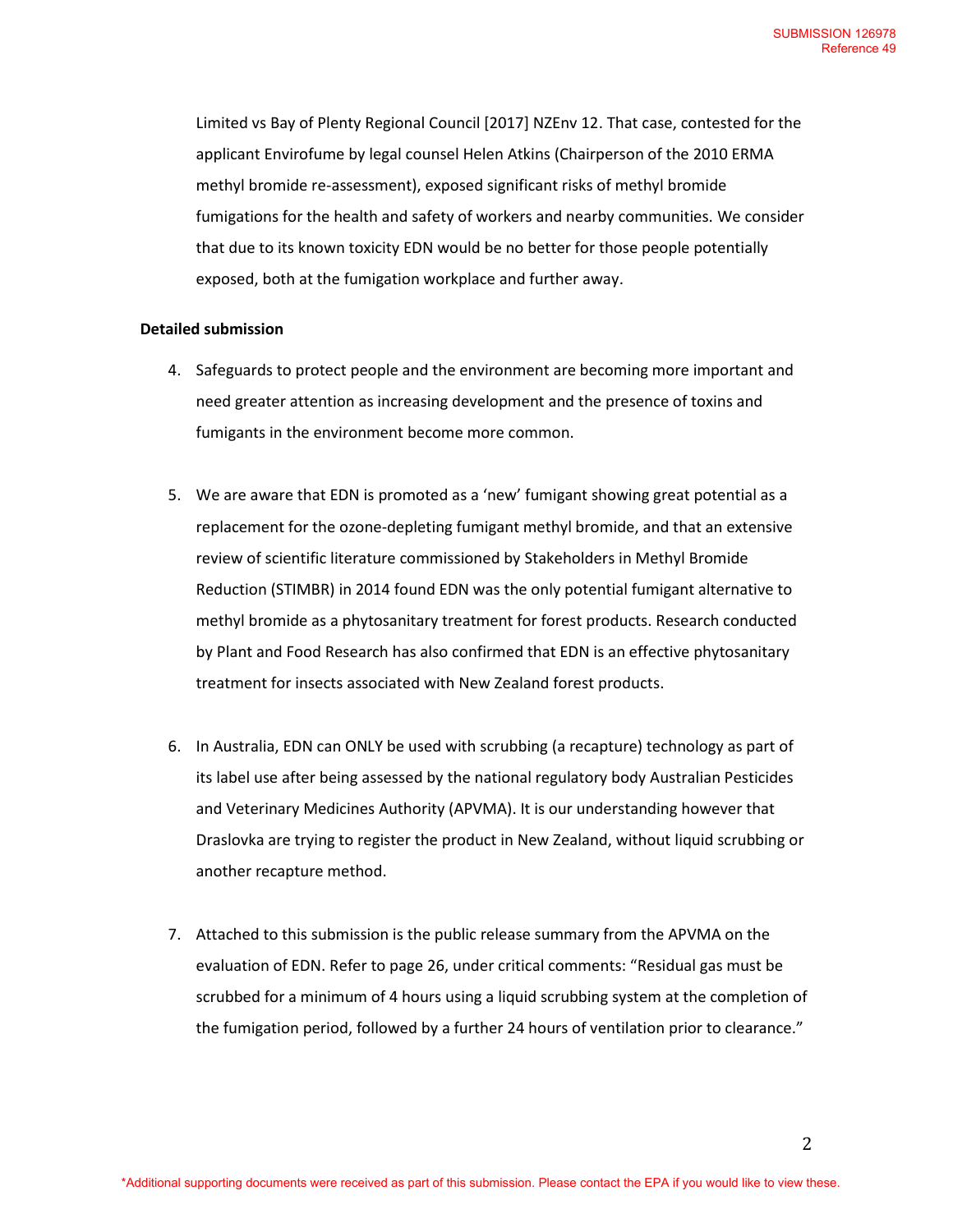- 8. EDN is not ozone depleting, unlike methyl bromide. Regardless, if this application for EDN importation and use is granted, EDN will still need containment and recapture, like any of these noxious gases, rather than being released into the wider environment.
- 9. EDN, just as with methyl bromide, will be a risk well beyond fumigation areas due to drift, inversion layers, and the inability for its whereabouts to be adequately monitored by those responsible. Boundary monitoring is ineffective if at head height, when a fumigant plume passes above it and then descends or drifts into other areas.
- 10. EDN is highly toxic and fumigation workers may be exposed to the highly toxic product just as with methyl bromide when:
	- opening fumigant cylinder valves,
	- removing tarp covers for ventilation,
	- opening and entering shipping containers,
	- leakage from damaged (leaking) fumigant delivery lines, or when handling fumigated timber.
- 11. Other port workers, not involved in fumigation but working nearby, may also be exposed to the EDN, particularly when the EDN is released into the atmosphere following fumigation, but also during accidental and spontaneous release, as happens with methyl bromide most years, at most log stack fumigating ports. Log stack fumigations under tarpaulins are subject to strong wind events and accidental tarpaulin puncturing. Both Genera and Envirofume fumigation operators have had log stack tarpaulins rent, resulting in the spontaneous release of methyl bromide.
- 12. In the Environment Court decision Envirofume Limited vs Bay of Plenty Regional Council [2017] NZEnv 12, the court observed the large range of port users who may be exposed inadvertently to the methyl bromide fumigant. EDN will have the same risks of exposure for workers and passersby.
- 13. That Court found significant shortcomings in the current methyl bromide fumigations. EPA and Work Safe requirements are either impractical or are frequently breached.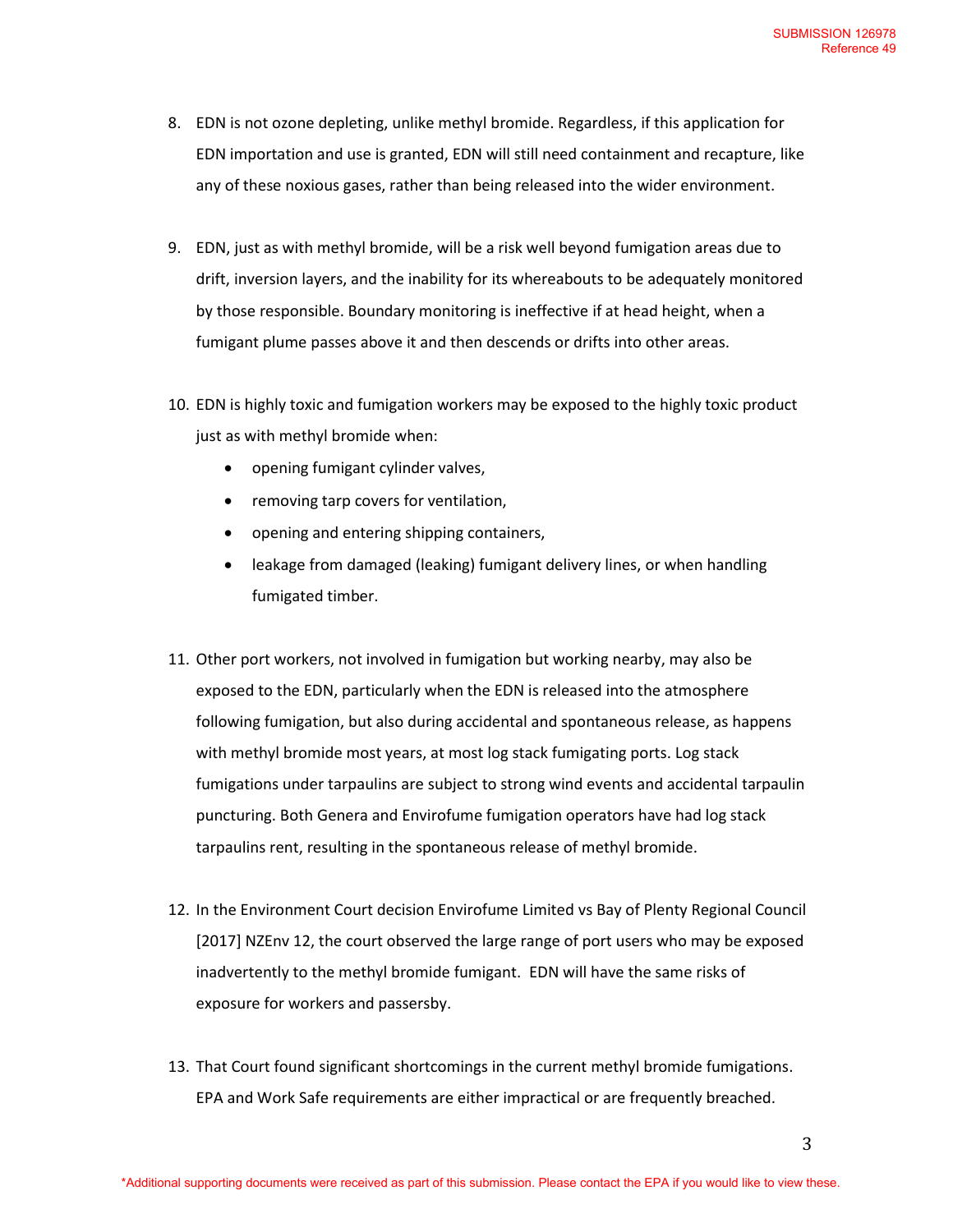- 14. EDN gives no better assurance of safety than methyl bromide.
- 15. Whatever toxic fumigant is used for log, timber and other fumigations, it must be in a dedicated facility with recapture of remnant fumigant, such as is used at Port Nelson. Methyl bromide was linked at that port with the deaths of six men from motor neurone disease. EDN has its own array of serious health risks. Recapture technology exists but industry individually and collectively has mostly avoided its use for economic reasons.
- 16. Responsibility for dedicated containment and recapture facilities was considered by the Court to require an integrated approach:

[*130] Overall, our view is that this matter requires an integrated approach from the Port of Tauranga, the marshalling/stevedoring companies, the forestry industry and the fumigators to adopt an approach for the safe application of methyl bromide and the recapture of all reasonable emissions. This would probably require a dedicated area for fumigation, and may involve a building or other system that seeks to encapsulate and recapture gas. We are not satisfied that the introduction of another company into the Tauranga market is going to bring about those changes. In our view, the advance towards reduction of emissions has seen little progress since the 1990s, and the Court is surprised to see that there is approximately ten times as much methyl bromide being applied in Tauranga as there was in the 1990s.*

17. The ERMA 2010 methyl bromide reassessment inappropriately, and possibly illegally, set a very late 2020 date for recapture of that fumigant to meet Montreal Protocol requirements of phasing out methyl bromide emissions. Should the application for EDN use be granted, the EPA must insist on dedicated fumigation facilities and recapture always, if the EPA is to meet its statutory requirements.

## **Conclusions**

18. Soil & Health seek that the application be declined.